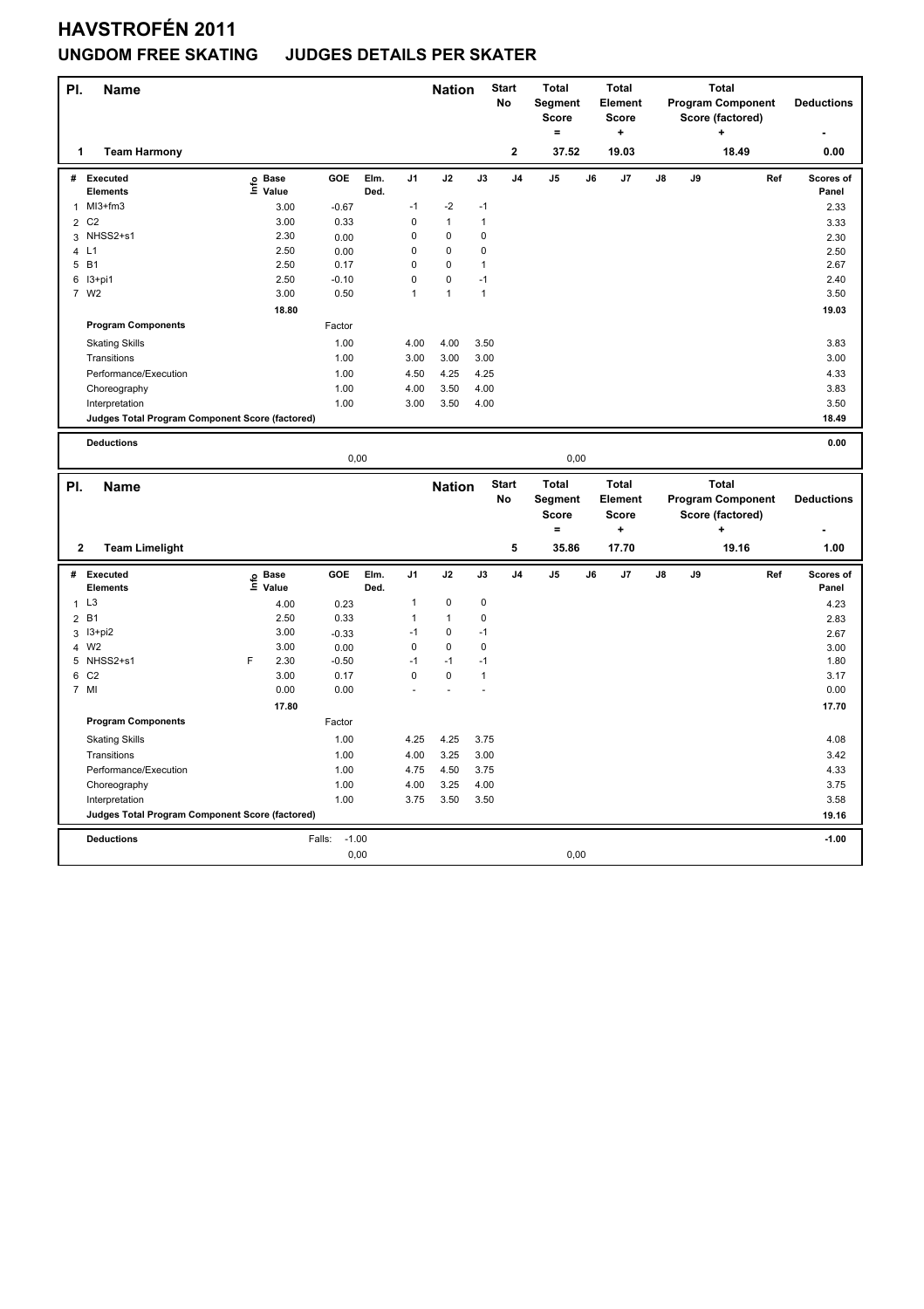## **HAVSTROFÉN 2011**

# **UNGDOM FREE SKATING JUDGES DETAILS PER SKATER**

| PI.            | <b>Name</b>                                     |   |                   |                   |              |             | <b>Nation</b> |             | <b>Start</b><br><b>No</b> | <b>Total</b><br>Segment<br><b>Score</b> |    | <b>Total</b><br>Element<br><b>Score</b> |    |    | <b>Total</b><br><b>Program Component</b><br>Score (factored) |     | <b>Deductions</b>  |
|----------------|-------------------------------------------------|---|-------------------|-------------------|--------------|-------------|---------------|-------------|---------------------------|-----------------------------------------|----|-----------------------------------------|----|----|--------------------------------------------------------------|-----|--------------------|
|                | <b>Team Karisma</b><br>3                        |   |                   |                   |              |             |               |             | 3                         | $\equiv$<br>32.06                       |    | $\ddot{}$<br>16.15                      |    |    | $\ddot{}$<br>17.91                                           |     | 2.00               |
|                |                                                 |   |                   |                   |              |             |               |             |                           |                                         |    |                                         |    |    |                                                              |     |                    |
| #              | <b>Executed</b><br><b>Elements</b>              |   | e Base<br>⊆ Value | GOE               | Elm.<br>Ded. | J1          | J2            | J3          | J4                        | J5                                      | J6 | J7                                      | J8 | J9 |                                                              | Ref | Scores of<br>Panel |
| $\mathbf{1}$   | L2                                              |   | 3.00              | 0.17              |              | 0           | 0             | 1           |                           |                                         |    |                                         |    |    |                                                              |     | 3.17               |
| $\overline{2}$ | MI3+fe2                                         |   | 3.00              | $-0.33$           |              | $-1$        | $-1$          | 0           |                           |                                         |    |                                         |    |    |                                                              |     | 2.67               |
|                | 3 W2                                            | F | 3.00              | $-0.83$           |              | -2          | $-2$          | $-1$        |                           |                                         |    |                                         |    |    |                                                              |     | 2.17               |
| 4              | <b>B1</b>                                       |   | 2.50              | $-0.33$           |              | $-1$        | $-1$          | $\mathbf 0$ |                           |                                         |    |                                         |    |    |                                                              |     | 2.17               |
| 5              | C <sub>2</sub>                                  |   | 3.00              | $-0.33$           |              | $-1$        | $-1$          | 0           |                           |                                         |    |                                         |    |    |                                                              |     | 2.67               |
|                | 6 13+pi2                                        |   | 3.00              | $-1.00$           |              | $-2$        | $-2$          | $-2$        |                           |                                         |    |                                         |    |    |                                                              |     | 2.00               |
|                | 7 NHSS1+s1                                      | F | 1.90              | $-0.60$           |              | $-2$        | $-2$          | $-2$        |                           |                                         |    |                                         |    |    |                                                              |     | 1.30               |
|                |                                                 |   | 19.40             |                   |              |             |               |             |                           |                                         |    |                                         |    |    |                                                              |     | 16.15              |
|                | <b>Program Components</b>                       |   |                   | Factor            |              |             |               |             |                           |                                         |    |                                         |    |    |                                                              |     |                    |
|                | <b>Skating Skills</b>                           |   |                   | 1.00              |              | 3.75        | 3.50          | 3.50        |                           |                                         |    |                                         |    |    |                                                              |     | 3.58               |
|                | Transitions                                     |   |                   | 1.00              |              | 3.00        | 3.75          | 3.75        |                           |                                         |    |                                         |    |    |                                                              |     | 3.50               |
|                | Performance/Execution                           |   |                   | 1.00              |              | 3.50        | 3.00          | 3.50        |                           |                                         |    |                                         |    |    |                                                              |     | 3.33               |
|                | Choreography                                    |   |                   | 1.00              |              | 3.75        | 4.25          | 4.00        |                           |                                         |    |                                         |    |    |                                                              |     | 4.00               |
|                | Interpretation                                  |   |                   | 1.00              |              | 3.50        | 3.25          | 3.75        |                           |                                         |    |                                         |    |    |                                                              |     | 3.50               |
|                | Judges Total Program Component Score (factored) |   |                   |                   |              |             |               |             |                           |                                         |    |                                         |    |    |                                                              |     | 17.91              |
|                | <b>Deductions</b>                               |   |                   | $-2.00$<br>Falls: |              |             |               |             |                           |                                         |    |                                         |    |    |                                                              |     | $-2.00$            |
|                |                                                 |   |                   | 0,00              |              |             |               |             |                           | 0,00                                    |    |                                         |    |    |                                                              |     |                    |
|                |                                                 |   |                   |                   |              |             |               |             |                           |                                         |    |                                         |    |    |                                                              |     |                    |
|                |                                                 |   |                   |                   |              |             |               |             |                           |                                         |    |                                         |    |    |                                                              |     |                    |
| PI.            | <b>Name</b>                                     |   |                   |                   |              |             | <b>Nation</b> |             | <b>Start</b>              | <b>Total</b>                            |    | <b>Total</b>                            |    |    | <b>Total</b>                                                 |     |                    |
|                |                                                 |   |                   |                   |              |             |               |             | No                        | <b>Segment</b>                          |    | Element                                 |    |    | <b>Program Component</b>                                     |     | <b>Deductions</b>  |
|                |                                                 |   |                   |                   |              |             |               |             |                           | <b>Score</b><br>$=$                     |    | <b>Score</b><br>٠                       |    |    | Score (factored)                                             |     |                    |
|                | 4<br><b>Team Seaflowers</b>                     |   |                   |                   |              |             |               |             | $\mathbf{1}$              | 26.97                                   |    | 15.39                                   |    |    | 16.58                                                        |     | 5.00               |
|                |                                                 |   |                   |                   |              |             |               |             |                           |                                         |    |                                         |    |    |                                                              |     |                    |
| #              | Executed                                        |   |                   | GOE               | Elm.         | J1          | J2            | J3          | J <sub>4</sub>            | J <sub>5</sub>                          | J6 | J7                                      | J8 | J9 |                                                              | Ref | Scores of          |
|                | <b>Elements</b>                                 |   | e Base<br>⊆ Value |                   | Ded.         |             |               |             |                           |                                         |    |                                         |    |    |                                                              |     | Panel              |
| $\mathbf{1}$   | $13 + pi2$                                      |   | 3.00              | $-0.67$           |              | $-2$        | $-1$          | $-1$        |                           |                                         |    |                                         |    |    |                                                              |     | 2.33               |
|                | 2 NHSS2+s1                                      |   | 2.30              | $-0.67$           |              | $-1$        | $-2$          | $-1$        |                           |                                         |    |                                         |    |    |                                                              |     | 1.63               |
| 3              | W <sub>2</sub>                                  |   | 3.00              | 0.17              |              | $\mathbf 0$ | $\mathbf{1}$  | $\mathbf 0$ |                           |                                         |    |                                         |    |    |                                                              |     | 3.17               |
| 4              | C <sub>1</sub>                                  | F | 2.50              | $-0.67$           |              | $-1$        | $-2$          | $-1$        |                           |                                         |    |                                         |    |    |                                                              |     | 1.83               |
|                | 5 B1                                            |   | 2.50              | $-0.17$           |              | $\mathbf 0$ | $\mathbf 0$   | $-1$        |                           |                                         |    |                                         |    |    |                                                              |     | 2.33               |
|                | 6 L2                                            | F | 3.00              | $-1.00$           |              | $-2$        | $-2$          | $-2$        |                           |                                         |    |                                         |    |    |                                                              |     | 2.00               |
|                | 7 MI2+fe2                                       |   | 2.50              | $-0.40$           |              | $-2$        | $-1$          | $-1$        |                           |                                         |    |                                         |    |    |                                                              |     | 2.10               |
|                |                                                 |   | 18.80             |                   |              |             |               |             |                           |                                         |    |                                         |    |    |                                                              |     | 15.39              |
|                | <b>Program Components</b>                       |   |                   | Factor            |              |             |               |             |                           |                                         |    |                                         |    |    |                                                              |     |                    |
|                | <b>Skating Skills</b>                           |   |                   | 1.00              |              | 3.50        | 3.25          | 3.00        |                           |                                         |    |                                         |    |    |                                                              |     | 3.25               |
|                | Transitions                                     |   |                   | 1.00              |              | 3.00        | 4.00          | 3.25        |                           |                                         |    |                                         |    |    |                                                              |     | 3.42               |
|                | Performance/Execution                           |   |                   | 1.00              |              | 3.25        | 3.50          | 3.25        |                           |                                         |    |                                         |    |    |                                                              |     | 3.33               |
|                | Choreography                                    |   |                   | 1.00              |              | 3.75        | 4.00          | 3.50        |                           |                                         |    |                                         |    |    |                                                              |     | 3.75               |
|                | Interpretation                                  |   |                   | 1.00              |              | 3.00        | 3.00          | 2.50        |                           |                                         |    |                                         |    |    |                                                              |     | 2.83               |
|                | Judges Total Program Component Score (factored) |   |                   |                   |              |             |               |             |                           |                                         |    |                                         |    |    |                                                              |     | 16.58              |
|                | <b>Deductions</b>                               |   | Illegal element:  | $-2.00$<br>0,00   |              |             |               |             |                           | Falls:<br>$-2.00$<br>0,00               |    |                                         |    |    | Excessive use of ice (element):                              |     | $-1.00$<br>$-5.00$ |